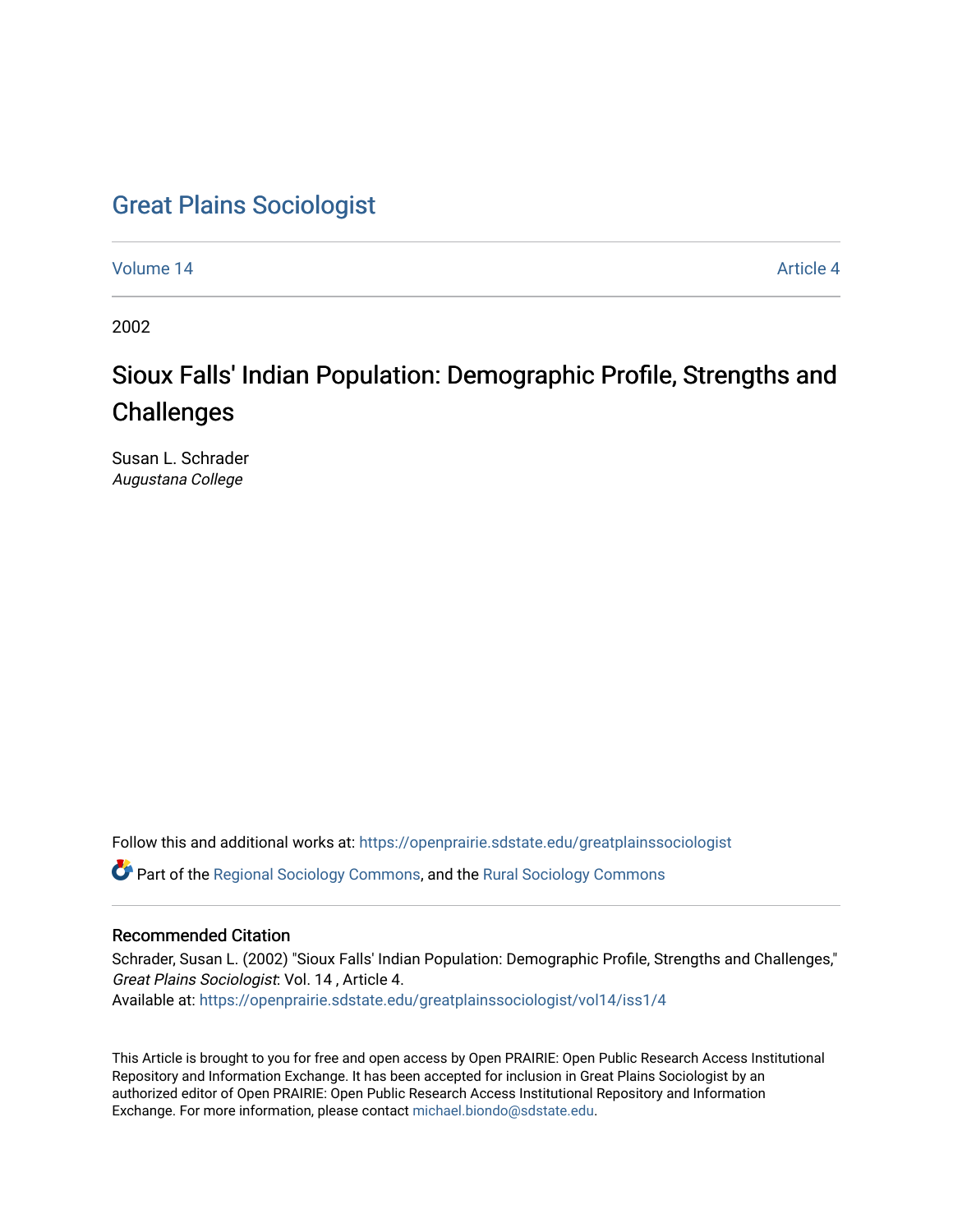# Sioux Falls' Indian Population: Demographic Profile, Strengths and Challenges

Susan L. Schrader Augustana College, South Dakota

#### Abstract

Representatives of the urban Indian community in Sioux Falls, South Dakota conducted a door-to-door survey of urban Indian households in the winter of 1997. Data<sup>1</sup> from 526 urban Indian households is presented, paying particular attention to service utilization, helping behaviors within the urban Indian community, and potential challenges to the city as it experiences rapid influxes of Indians to the urban environment. Implications from the study are investigated, and recommendations for future research are made.

#### **Introduction**

As metropolitan communities grow, ethnic and racial composition typically changes. That is the current scenario in one urban area, Sioux Falls, South Dakota. An amazingly low imemployment rate of less than two percent and strong economic infrastructure made Sioux Falls a virtual "boom town" in the 1990s, attracting increasing numbers and greater population diversity over the last decade. The current study examines one dimension of the growth of Sioux Falls--specifically its Native American population—and attempts to provide a profile of urban Indians in this city as well as challenges and opportunities facing the city and its citizens.

South Dakota is a northem plains state with about 750,000 inhabitants, of which Native Americans are the largest minority group. There are two cities in South Dakota classified as "urban" — Sioux Falls on the eastem border and Rapid City on the western edge ofthe state. From 1990 to 2000, U.S. Census data show that the state of South

<sup>&</sup>lt;sup>1</sup> Thanks are extended to Art War Bonnet, Director of the American Indian Services, Inc. of Sioux Falls, South Dakota, from whom access to the data was obtained.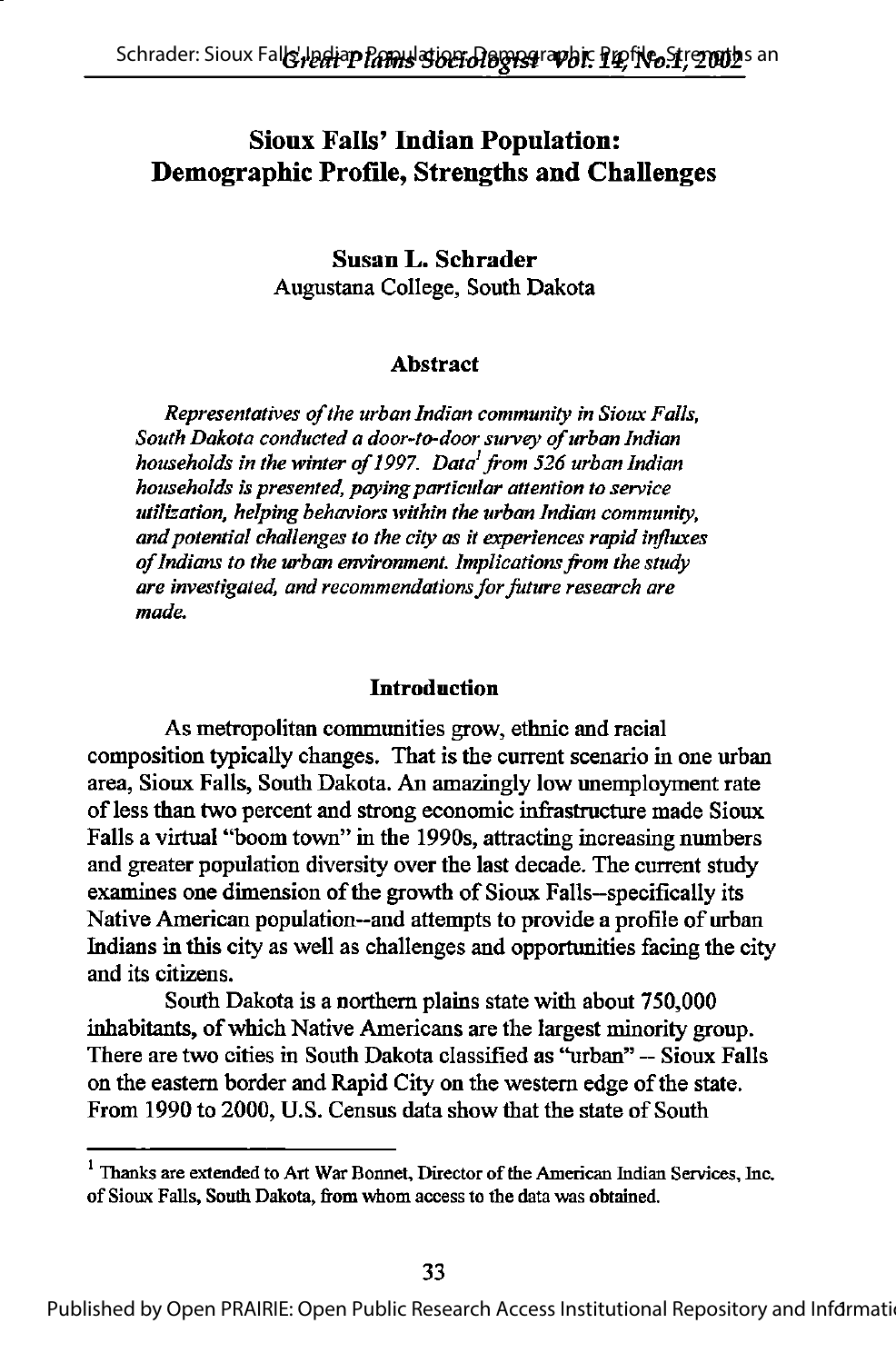Dakota population increased modestly (8.5 percent change) while Sioux Falls experienced a 23.8 percent increase. The urban Indian population in Sioux Falls grew by over 1,000, resulting in a 66.9 percent change (U.S. Census 1990).

The research literature offers examples of urban Indian studies, including those conducted in Detroit (Danziger, Jr 1991), Boston (Guillemin 1975), San Francisco (Lobo 1998), Minneapolis (Shoemaker 1988), Chicago (Garbarino 1997; Straus 1996), Phoenix (Liebow 1989; Liebow 1991), and Los Angeles (Gramstedt 1977; Weibel-Orlando 1999). These studies have generated greater understanding of the differences and similarities among urban Indian populations. Other studies have examined health care utilization (Waldram 1990), the development of ethnic community identity and growth of urban ethnic institutions (Liebow 1989), and tendencies toward residential segregation (Bohland 1982) among urban Indian populations. More recent scholarship has explored the development of Native American identity and the meaning of urban Indian community, other key dimensions to understanding the complexities of what it means to be Indian in an urban setting (Lobo and Peters 2001).

#### Method

A survey was developed by the American Indian Services, Inc. (AIS) to develop a profile of the Sioux Falls urban Indian population, understand more clearly the pattern of service utilization among Native Americans, and establish a baseline of information to support future fund-raising efforts. AIS is a local United Way agency whose purpose is to:

"serve the Native American population by providing social and economic assistance to direct and referral services and by creating opportunities to foster mutual understanding and positive communication between the Native American population of Sioux Falls and the larger, non-Indian community (AIS mission statement 2002).."

The detailed questionnaire directed to heads of households included 68 items in categories such as housing, transportation, health, discrimination, employment, education, childcare, cultural background, and general demographics. After piloting the instrument, the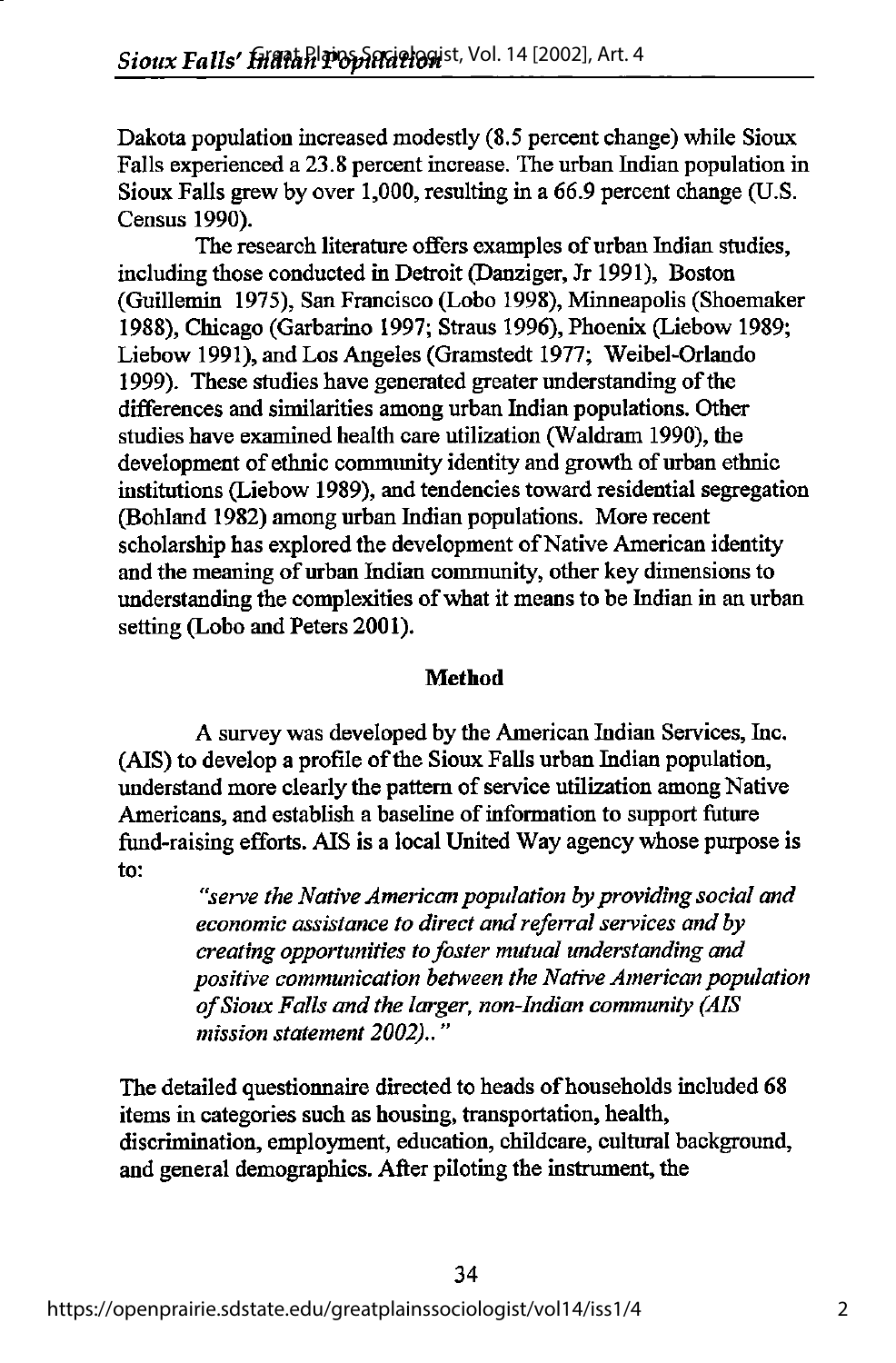questionnaire was photocopied in quantities on red paper. Indian staff members and volunteers were oriented to the purposes of the study and how to administer the questionnaire. Signs in locations frequented by urban Indians as well as newsletter notices alerted the Indian community to the study. The intention of the study was not to sample the urban Indian community, but instead, to obtain the investment of all of the Sioux Falls urban Indian households in the study. Indian volunteers drew upon a list of urban Indians maintained by AIS and also used a snowball technique to locate subjects. Research volunteers then went door-to-door during December 1997 and January 1998, administering surveys in people's homes and in congregate living settings (e.g., homeless shelters, county and city jails, and die state penitentiary). After data collection was complete, the data were entered into the computer using SPSS, and univariate and bivariate analyses were conducted.

## Findings

Comparing Sioux Falls\* general and urban Indian data

The American Indian Services study resulted in data from 526 households representing 1537 urban Indians, or approximately 83 percent of the projected urban Indian population for 1997 within Sioux Falls. Therefore, the goal of reaching every urban Indian household was not achieved, but the proportion of urban Indians included in this study was significant.

Comparing the general 1990 Sioux Falls population data with the 1997 urban Indian study data revealed several things. For example, the Sioux Falls median household income in 1990 was \$27,286; seven years' later, the 1997 data revealed urban Indian median household income was about  $$15,600$  -- over 40 percent lower than the general population without consideration for inflation. Correspondingly, the unemployment rate for Sioux Falls plummeted below two percent in 1997, while unemployment rates among urban Indian heads of households exceeded 51 percent. The average number of persons per household within the general Sioux Falls population in 1990 was 2.43, while urban Indian households in 1997 averaged 2.9 persons. All told, these comparisons signal an economically disadvantaged/ impoverished urban Indian population with economic characteristics drastically dissimilar to the broader Sioux Falls population.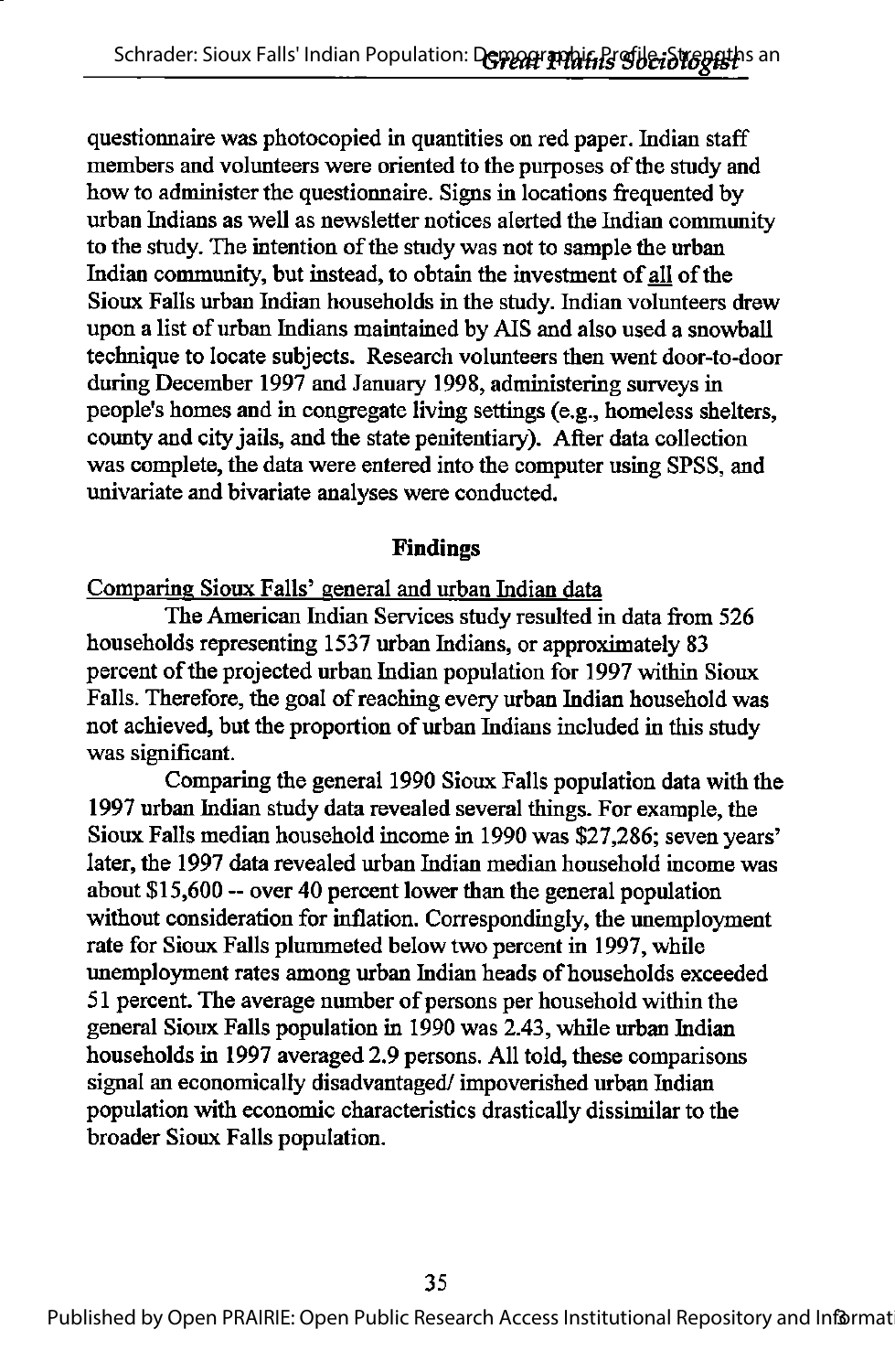### Profile of Urban Indian Heads of Households

Almost six of ten heads of households were female and had either a high school diploma or GED. Two-thirds of the respondents were under age 40. Almost 70% of the sample expressed interest in further education, but many identified impediments to that aim (such as finances and child care). Very few of the respondents (17%) described themselves as disabled

| Sex of head of household       |     | Interest in further education |       |
|--------------------------------|-----|-------------------------------|-------|
| Male                           | 43% | Yes                           |       |
| Female                         | 56% |                               | 67%   |
|                                |     | Deterrents to education       |       |
| Age of head of household       |     | <b>Finances</b>               |       |
| $18-29$ vrs                    | 33% | Childcare assistance          | 47%   |
| $30-39$ yrs                    | 34% | Incarceration                 | 15%   |
| $40 - 49$ vrs                  | 20% | Default past student loan     | 6%    |
| $50 - 59$ yrs                  | 8%  | In school now                 | 6% 6% |
| $60 &$ over                    | 3%  | Need info/ACTs                | 6%    |
|                                |     | Transportation                | 5%    |
| Education of head of household |     | <b>Disinterest</b>            | 5% 3% |
| Middle school                  | 16% | Work fulltime                 |       |
| <b>HS/GED</b>                  | 62% |                               |       |
| Associate's degree             | 5%  | <b>Disabled</b>               | 83%   |
| Vocational certificate         | 9%  | No                            |       |
| Bachelor's degree              | 3%  |                               |       |
| Master's/doctorate             | 1%  |                               |       |
| NA                             | 4%  |                               |       |

TABLE 1: Profile of Sioux Falls Urban Indians: Select Characteristics of **Heads of Households** 

# Urban Indian Housing & Economic Conditions

About two-thirds of the sample reported living in rental housing, while only seven percent reported owning a house or mobile home (see Table 2). Equal percentages (about 8%) reported living (a) with friends or relatives, (b) in homeless shelters, and (c) in criminal justice facilities- -whether prisons or half-way houses. Fifty-five percent of the heads of households reported the need for housing assistance, particularly in the areas ofrent and energy assistance. Others indicated that help with the deposit or first month's rent would be beneficial. About four of five spent less than \$500 per month on rent or mortgage payments. Relatively low monthly housing costs were coupled with fairly high utility costs. Almost one-fourth of the respondents reported monthly expenditures of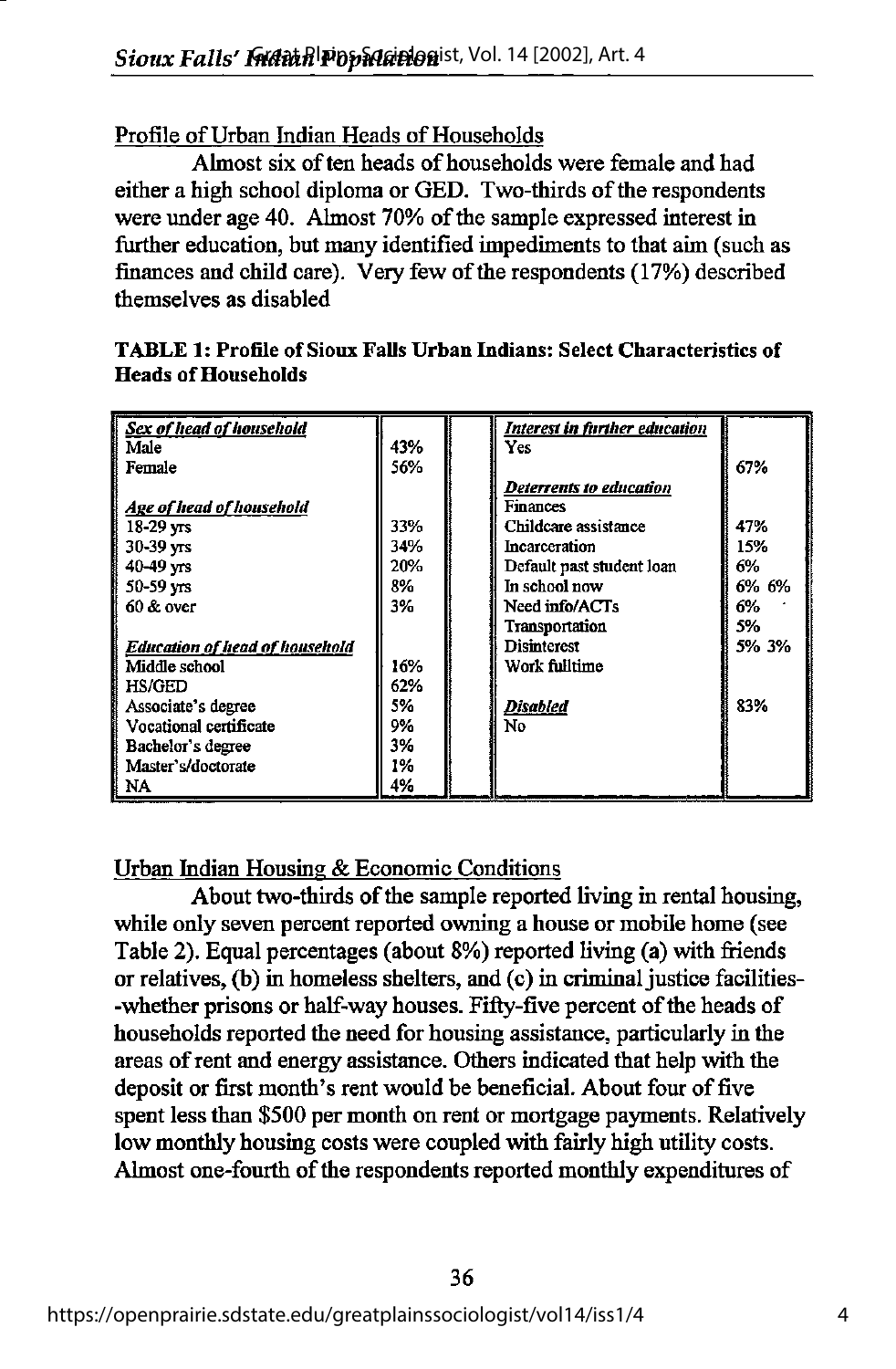# \$100 for gas, \$40 for water, \$75 for electricity, and \$20 for garbage removal.

| <b>Type of residence</b>                            |     | <b>Have a savings account</b>       |       |
|-----------------------------------------------------|-----|-------------------------------------|-------|
| Rent apartment                                      | 36% | Yes                                 | 30%   |
| <b>Rent house</b>                                   | 16% |                                     |       |
| Live w/friend/relative                              | 8%  | Have a checking account             |       |
| Incarcerated                                        | 8%  | Ves                                 | 20%   |
| Live in shelter                                     | 7%  |                                     |       |
| Rent mobile home                                    | 6%  | <b>Family income per week</b>       |       |
| Own house                                           | 5%  | Under \$100/week                    | 28%   |
| Rent room                                           | 4%  | \$101-\$200/week                    | 15%   |
| Own mobile home                                     | 2%  | \$201-\$300/week                    | 30%   |
| Other                                               | 7%  | \$301-\$400/week                    | 9%    |
|                                                     |     | \$401-\$500/week                    | 8%    |
| <b>Desired housing assistance</b>                   |     | $$501+\text{/week}$                 | 10%   |
| Yes                                                 | 55% |                                     |       |
|                                                     |     |                                     |       |
|                                                     |     | <b>Employed</b><br><b>Yes</b>       | 49%   |
| <b>Type of assistance desired</b><br>Help with rent |     |                                     |       |
|                                                     | 46% |                                     |       |
| Energy assistance                                   | 12% | <b>Types of job</b>                 |       |
| Low income                                          | 10% | Laborer                             | 38%   |
| Deposit/1st mo's rent                               | 9%  | Housekeeping                        | 15%   |
| New arrivals to town                                | 4%  | Cashier/sales                       | 12%   |
| More/better housing                                 | 3%  | Professional                        | 12%   |
| Housing for large                                   | 3%  | CNA/medical                         | 6%    |
| households                                          |     | <b>Restaurant</b>                   | 6% 4% |
| Other                                               | 13% | Welder/mechanic                     | 4%    |
|                                                     |     | Temporary worker                    | 3%    |
| <b>Monthly housing payments</b>                     |     | Other                               |       |
| Under \$200                                         | 18% |                                     |       |
| \$200-\$299                                         | 13% | <b>Satisfied with job</b>           | 68%   |
| \$300-\$399                                         | 25% | Yes                                 |       |
| \$400-\$499                                         | 26% |                                     |       |
| \$500 or more                                       | 19% | <b>Duration on unemployment</b>     | 63%   |
|                                                     |     | Under 6 months                      | 20%   |
| <b>Monthly utility costs</b>                        |     | 7-23 months                         | 10%   |
| Gas--\$75+/month                                    | 42% | 2-4 years                           | 5%    |
| Water--\$30+/month                                  | 40% | 5-15 years                          | 2%    |
| Electricity-\$50+/mo                                | 56% | Retired/other                       |       |
| Garbage-\$20+/mo                                    | 38% |                                     |       |
|                                                     |     |                                     |       |
|                                                     |     | <b>Frequency of job change in 5</b> |       |
| <u>Own a telephone</u>                              |     | vears                               | 19%   |
| <b>Yes</b>                                          | 46% | Never                               | 29%   |
|                                                     |     | 1-2 times/seidom                    | 36%   |
| Own a vehicle                                       |     | 3-5 times/sometimes                 | 16%   |
| Yes                                                 | 44% | 6+ times/often                      |       |
|                                                     |     |                                     |       |
|                                                     |     |                                     |       |

# TABLE 2: Housing & Economic Conditions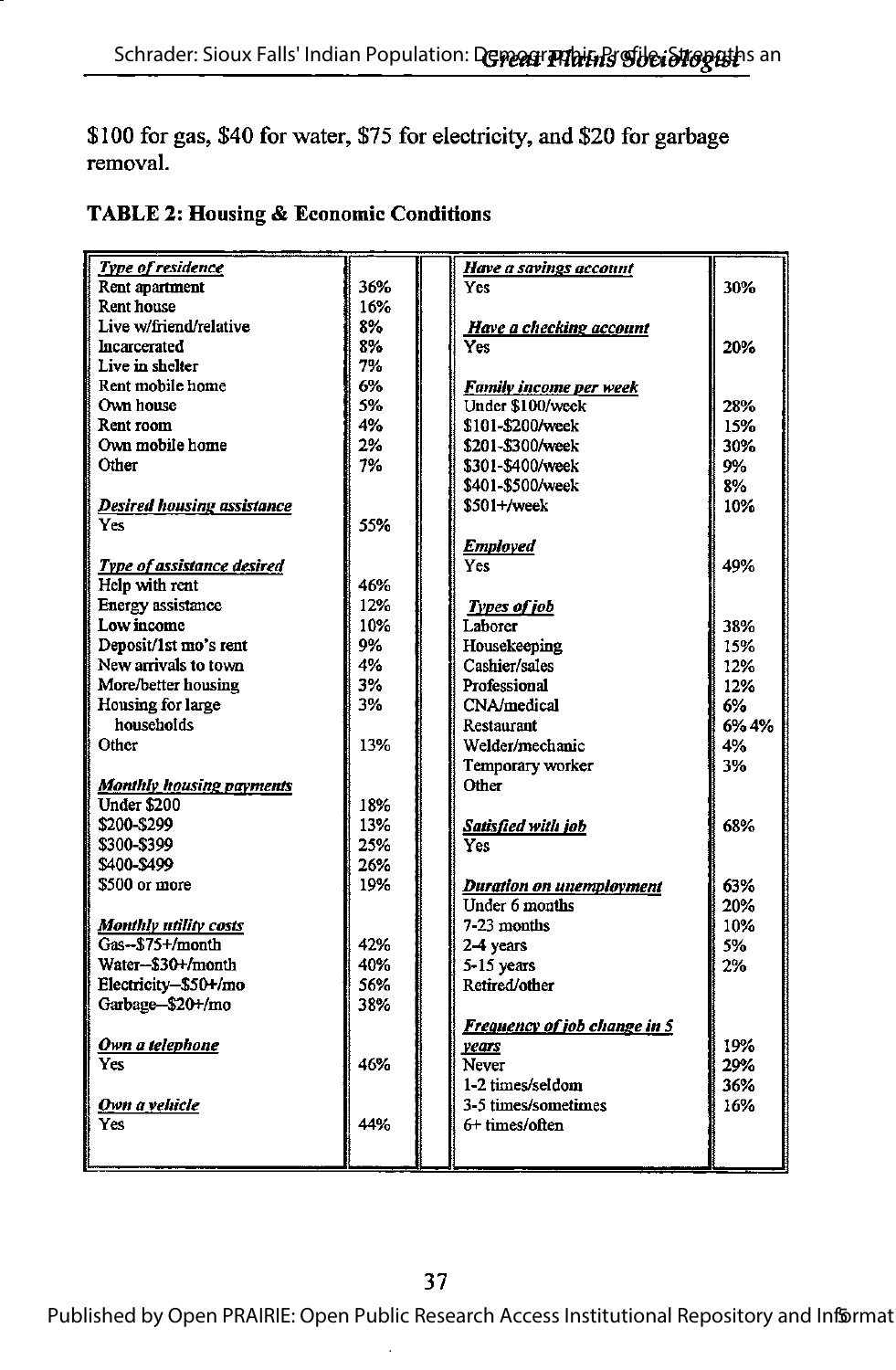Other measures of economic well-being were also measured. For example, 243 of 526 households (46%) had a telephone and 44 percent owned a car. Three of ten respondents had a savings account, and one in five had a checking account. More importantly, almost three-fourths of the respondents reported an income of \$300 or less per week. Only about half indicated that they were employed, with the most frequently cited jobs being unskilled (laborer, custodian, cashier, and construction worker). Of those who were employed, more than two-thirds reported being satisfied with their jobs. Of those who were unemployed, 63% had been unemployed less that six months and were interested in additional training and education. As another dimension of work force participation, almost half of heads of households reported changing jobs three or more times in the past five years.

#### Life in Sioux Falls

Almost one-third of the respondents (29%) had lived in the metropolitan area for less than one year, while about 40 percent had lived in Sioux Falls for six years or more (see Table 3). However, it is interesting to note that six of ten had lived at their current address less than one year, and about half(49%) had moved three or more times in the last five years. About one-third indicated that other urban Indians were living in their neighborhood or that having Indian neighbors was important to them. About half of the sample expected to be permanently located in Sioux Falls.

Heads of households were also asked whether or not they had been discriminated against in areas such as housing, legal matters, education, health, emergency food, medical care, food stamps, religion, TANF (Temporary Assistance to Needy Families), counseling, energy assistance, chemical dependency treatment, and WIC (Women, Infants & Children). Respondents uniformly disavowed experiences of discrimination, with more than three-fourths indicating they had not experienced discrimination in Sioux Falls.

38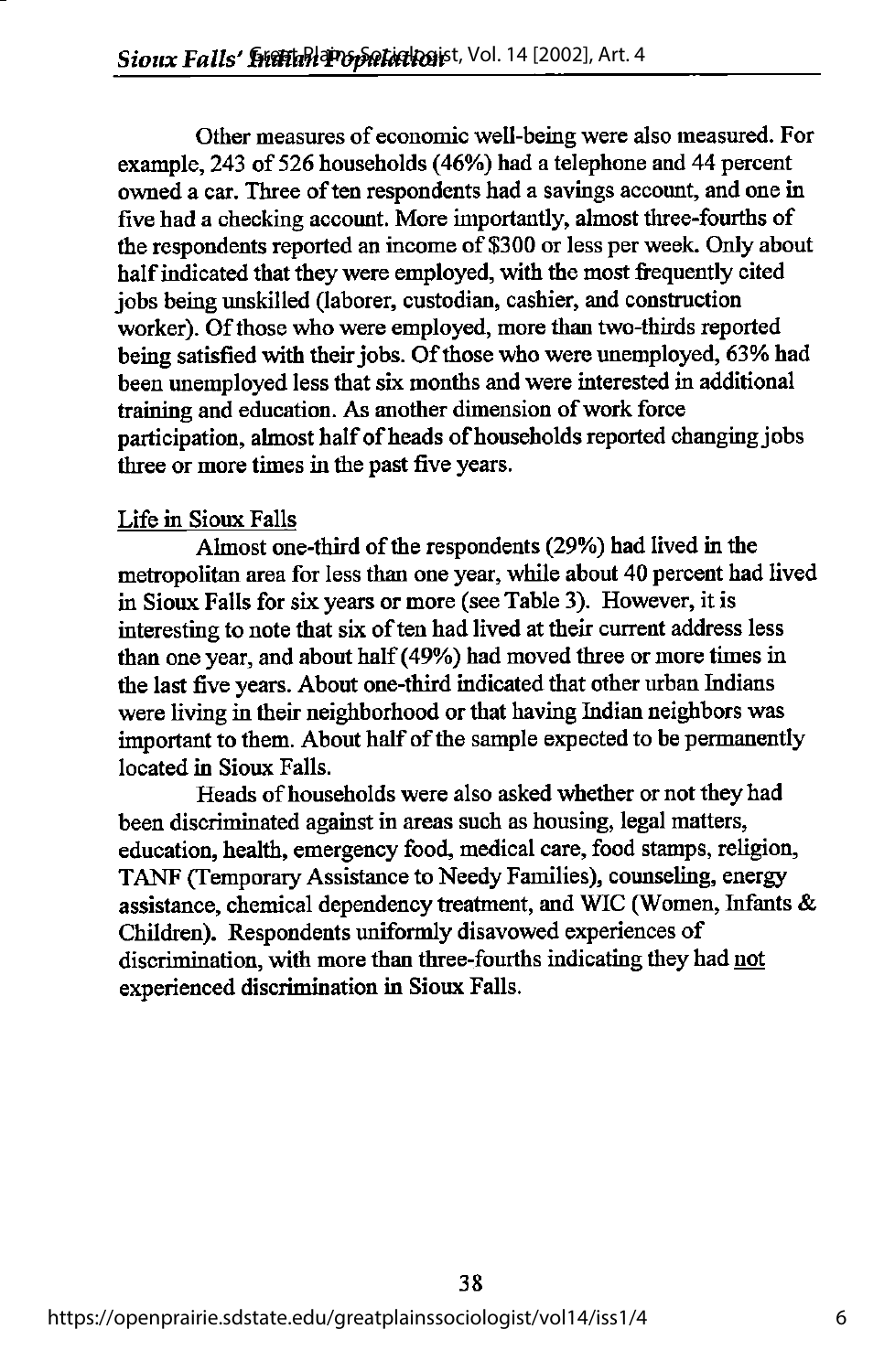#### TABLE 3: Life in Sioux Falls for Urban Indians

| <b>Length of Sioux Falls residency</b> |     | <b>Reports of discrimination (%</b> |        |
|----------------------------------------|-----|-------------------------------------|--------|
| Under 1 year                           | 29% | ves")                               |        |
| 1-5 years                              | 14% | Housing                             | 26%    |
| $11$ vears $+$                         | 27% | Legal matters                       | 23%    |
|                                        |     | Education                           | 16%    |
| Length of time at present              |     | Health                              | 14%    |
| residence                              |     | <b>Emergency food</b>               | 11%    |
| Under 1 year                           | 58% | Medical care                        | 10%    |
| 1-5 years                              | 30% | Food stamps                         | 10%    |
| $6+$ years                             | 12% | Religion                            | 10%    |
|                                        |     | Religion                            | 10%    |
| <b>Frequency of moves in 5 years</b>   |     | <b>AFDC/TANF</b>                    | 9%     |
| No moves                               | 15% | Counseling                          | 8%     |
| 1-2 moves                              | 36% | Energy assistance                   | 7% 6%  |
| 3-5 moves                              | 39% | Alcohol/drug treatment              | 6%     |
| 6 or more moves                        | 10% | AA support group                    | 4%     |
|                                        |     | <b>WIC</b>                          |        |
| Indians living in neighborhood         |     |                                     |        |
| Yes                                    | 32% | Yearly dentist visits w/in          |        |
| No                                     | 33% | household                           | 43%    |
| Don't know                             | 34% | None                                | 40%    |
|                                        |     | $1-2$ times                         | 10%    |
| <b>Important to have Indian</b>        |     | 3-4 times                           | 6% 2%  |
| neighbors                              |     | $5-10$ times                        |        |
| Yes.                                   | 33% | 11 or more times                    |        |
| No                                     | 32% |                                     |        |
| Undecided                              | 31% | Yearly doctor visits w/in           | 14%    |
|                                        |     | household                           | 29%    |
| <b>Expect to live permanently in</b>   |     | None                                | 22%    |
| <b>Sioux Falls</b>                     |     | 1-2 times                           | 12%    |
| Yes                                    | 51% | 3-4 times                           | 24%    |
|                                        |     | 5-10 times                          |        |
|                                        |     | 11 or more times                    |        |
| Where go for medical services          |     |                                     |        |
| (% "ves")                              | 29% |                                     | 19%    |
| <b>Community Health</b>                |     | Type of health insurance            | 14%    |
| Tribal IHS                             | 28% | Medicaid                            | 10% 5% |
| Local private practice                 | 24% | Employers health                    | 4% 3%  |
| <b>Free clinics</b>                    | 17% | Medicare.                           |        |
| <b>SDUIH</b>                           | 4%  | Urban Indian Health                 |        |
| VA                                     | 4%  | Veteran's benefits                  | 46%    |
| Emergency room                         | 5%  | Other                               |        |
|                                        |     |                                     |        |
|                                        |     | Difficulty paying medical bills     |        |
|                                        |     | Yes                                 |        |

Medical issues were investigated as well. Recognizing that the average household was comprised of almost three persons, the report by heads of households that no one had been to the dentist (43%) or doctor (14%) during the past year took on greater significance. Urban Indians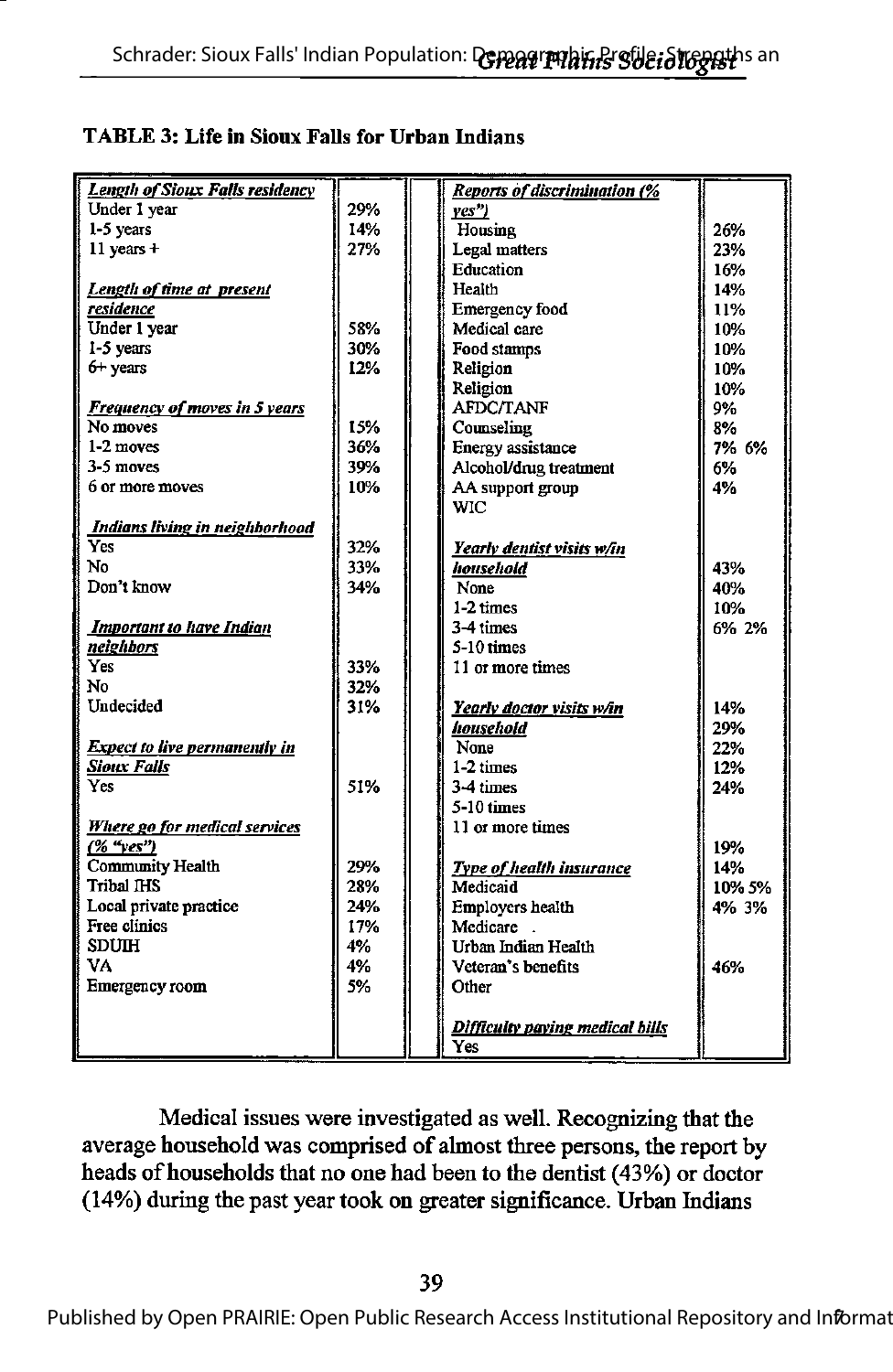reported using a variety of health plans for care when they did seek assistance. Those included Medicaid (19%), employer's health insurance (14%), Medicare (10%), Urban Indian Health (5%), or veteran's benefits (4%). Literestingly, one-third reported going to their tribal Indian Health Service for medical services (which for most would be several hours away), and almost halfreported using various free clinics in Sioux Falls. Almost half reported having difficulty paying medical bills.

# Urban Indian Familv & Community

Several measures suggest that the strength of family among urban Indians serves as a solid buffer to impoverishment (see Table 4). For example, of the sixteen elders over age 60 responding to the survey. only three indicated a need for help in any daily tasks. Often urban Indians responded that they relied on family and friends for housing (8%), transportation (33%), and childcare (53%). Cultural affiliation remained strong in that three-fourths of Sioux Falls' Indians had lived on a reservation in the past and made efforts to visit at least yearly. While only one in four spoke another language besides English, almost nine of ten said they would favor the creation of an Indian cultural center in Sioux Falls. Support for other cultural events was evidenced as well (91% for pow-wows, 57% for sweatlodges, and 42% for naming ceremonies).

| <b>Elders needing assistance</b>  |     | Favor Indian cultural center       |     |
|-----------------------------------|-----|------------------------------------|-----|
| Of 16 people age 60 or older,     |     | Yes                                | 91% |
| only three said they needed       |     |                                    |     |
| assistance with daily tasks       |     | Preference for cultural activities |     |
|                                   |     | (Percent "yes"                     |     |
| <b>Housing support</b>            |     | Pow-wow                            | 91% |
| Live with friends/family          | 8%  | Sweatlodge                         | 57% |
|                                   |     | Naming                             | 42% |
| <b>Transportation support</b>     |     | Other                              | 16% |
| Rely on friend/relative for rides | 33% |                                    |     |
|                                   |     | Alcohol treatment among            |     |
| <b>Childcare</b> support          |     | household members                  |     |
| Private babysitter                | 53% | Yes.                               | 43% |
|                                   |     | Know victim of domestic            |     |
| Lived on reservation before       |     | violence                           |     |
| <b>Yes</b>                        | 77% | Yes                                |     |
|                                   |     |                                    | 45% |

#### TABLE 4:Urban Indian Family & Community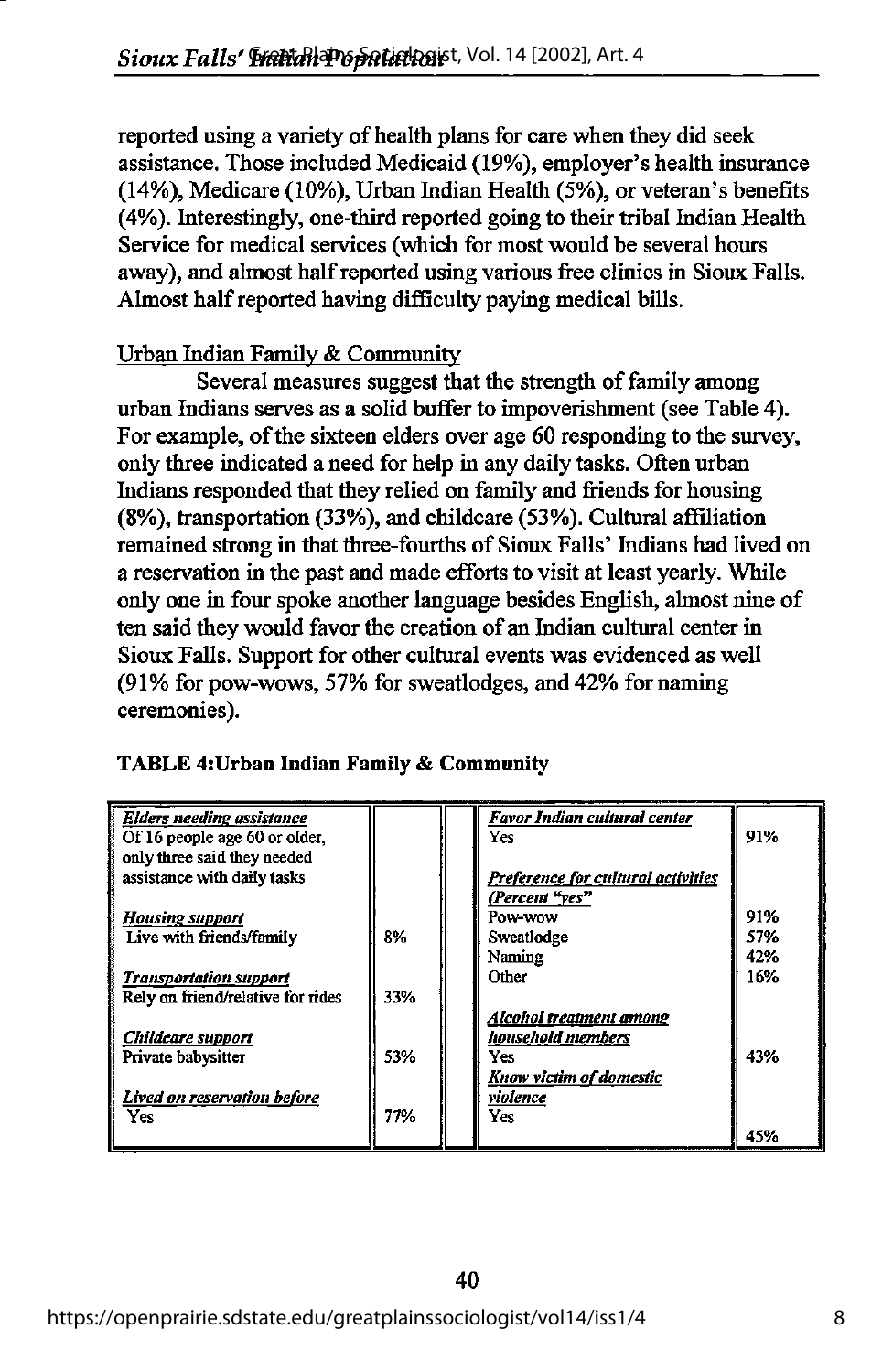| How long ago lived on<br>reservation<br>Under 1 year<br>$1-5$ years                                       | 13%<br>27%              | Householder used alcohol<br><i>during pregnancy</i><br>Yes                                        | 11% |
|-----------------------------------------------------------------------------------------------------------|-------------------------|---------------------------------------------------------------------------------------------------|-----|
| 6-10 years<br>$11 + \text{years}$                                                                         | 18%<br>42%              | <b>Children in Child Protective</b><br>Services<br>Yes                                            | 14% |
| <b>Frequency of returns to</b><br>reservation<br>Never<br>Several times/year<br>Yearly<br>Every 2-5 years | 26%<br>34%<br>23%<br>4% | Concern about drug/alcohol use<br>in household<br><b>Yes</b><br><b>Favor outpatient substance</b> | 34% |
| Every 6-20 years<br>Whenever possible<br><b>Bilingual</b><br>Yes                                          | 4%<br>9%<br>25%         | abuse outpatient program in<br><b>Sioux Falls</b><br><b>Yes</b>                                   | 91% |

#### TABLE 4:Urban Indian Family & Community Continued

Difficulties within the family were present also. Almost half of respondents indicated that someone in their household had been in treatment for alcohol or drug abuse and almost halfhad been or knew of someone who had been the victim of domestic violence. About one in ten reporting knowing someone in their household had used alcohol or illegal drugs during pregnancy, and 14% had had children placed in Child Protective Services. About one-third expressed concern about drug abuse or other addictions, and nine of ten felt a substance abuse outpatient program in Sioux Falls would be beneficial to the Indian community.

#### Interactional Effects

According to professionals at the American Indian Services, many new immigrants to Sioux Falls are Indians from reservations in the region, and the transition to urban life for them is particularly difficult. To test this assumption, several bivariate analyses were run on die data (see Table 5). On most characteristics, recent arrivals to Sioux Falls did not differ significantly from urban Indians who had lived in the city for more than ten years. However, compared to urban Indians living in the city for a decade, recent arrivals were significantly more likely to have no savings or checking accounts, have Indian neighbors, use mass transit and not own a vehicle, rent instead of own housing, and report being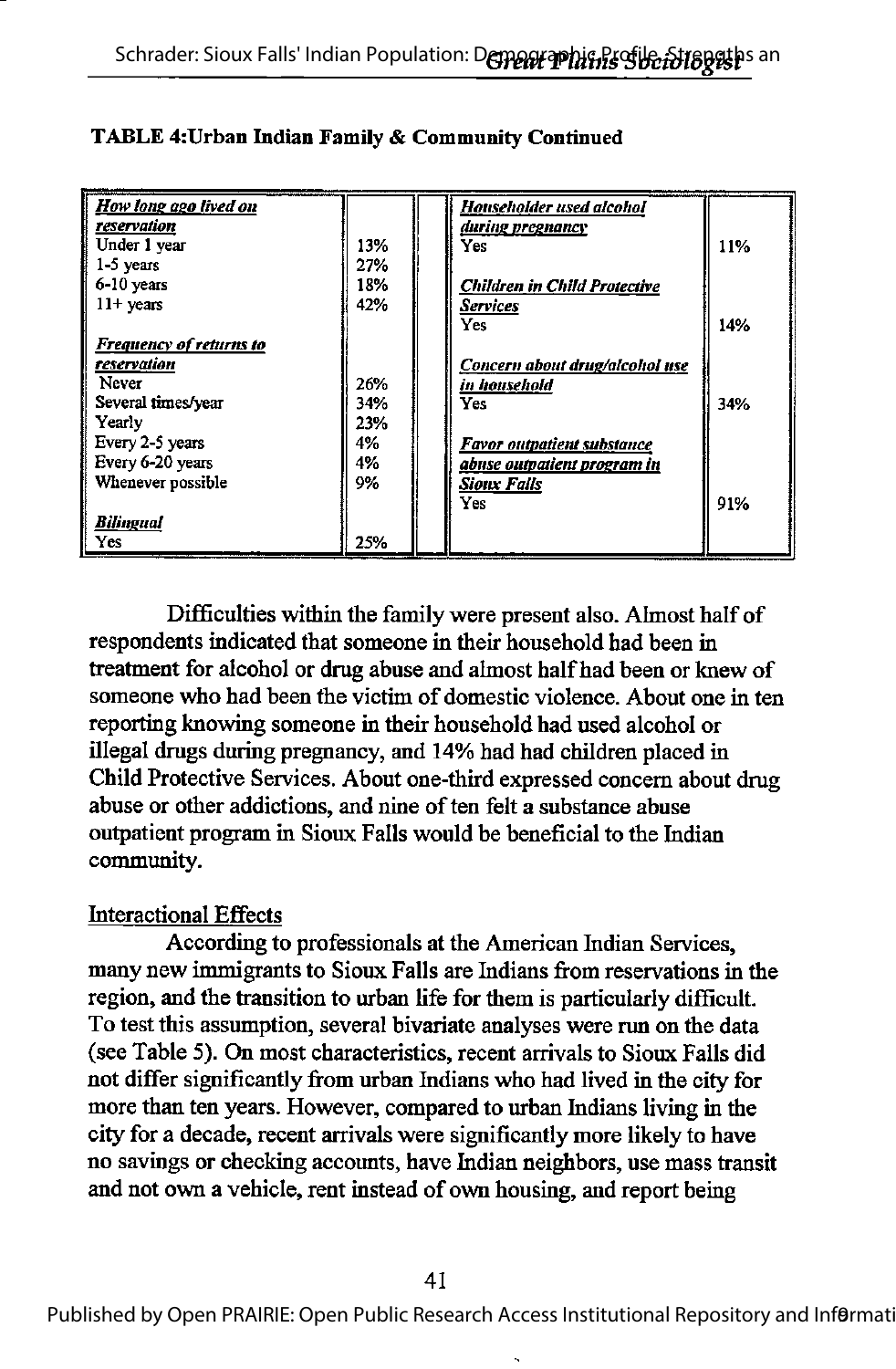from larger households. This might suggest that recent arrivals to Sioux Falls would be less oriented to non-Indian cultural expectations and more apt to choose to reside in urban Indian enclaves more than those Indians who had lived in the city for a longer period of time. Whether this signals a change in the demographic structure of Sioux Falls and greater propensity for Indians to segregate in this metropolitan area deserves further research.

#### TABLE 5: Bivariate Analyses

Note: Two statistics were used in this analysis. Somer's  $d_{yx}$  is an asymmetric ordinal measure of association, interpreted as the proportion by which errors in predicting rank on a dependent variable are reduced by using information on rank of the independent variable. The uncertainty coefficient  $(U_{yx})$  is a normed, asymmetric nominal measure of association that uses information about the whole distribution of the dependent variable in reducing uncertainty and classifying cases correctly (Loether and McTavish 1993).

| <b>Influence of Recent Arrival Status on</b>   | $d_{\scriptscriptstyle{yx}}$ | $a \leq .05$ |
|------------------------------------------------|------------------------------|--------------|
| <b>Dependent Variable</b>                      |                              |              |
| Savings account                                | .15                          | .001         |
| Checking account                               | .143                         | .001         |
| Have Indian neighbors                          | $-167$                       | .001         |
| Own vehicle                                    | .099                         | .002         |
| Use mass transit/bus                           | $-.083$                      | .001         |
| Rent housing                                   | $-.100$                      | .001         |
| Large household                                | $-026$                       | .002         |
| <b>Influence of Bilingual on</b>               |                              |              |
| Dependent Variable                             |                              |              |
| Have Indian neighbors                          | .097                         | .001         |
| Use mass transit/bus                           | $-144$                       | .004         |
| Income                                         | .095                         | .035         |
| <b>Influence of Having Indian Neighbors on</b> |                              |              |
| Dependent Variable                             |                              |              |
| Importance on having                           | .142                         | .001         |
| Indian neighbors Driver's license              | $-.047$                      | .001         |
| Own vehicle                                    | $-019$                       | .025         |
| <b>Rent housing</b>                            | .026                         | .001         |
| Recent arrival                                 | $-184$                       | .001         |

42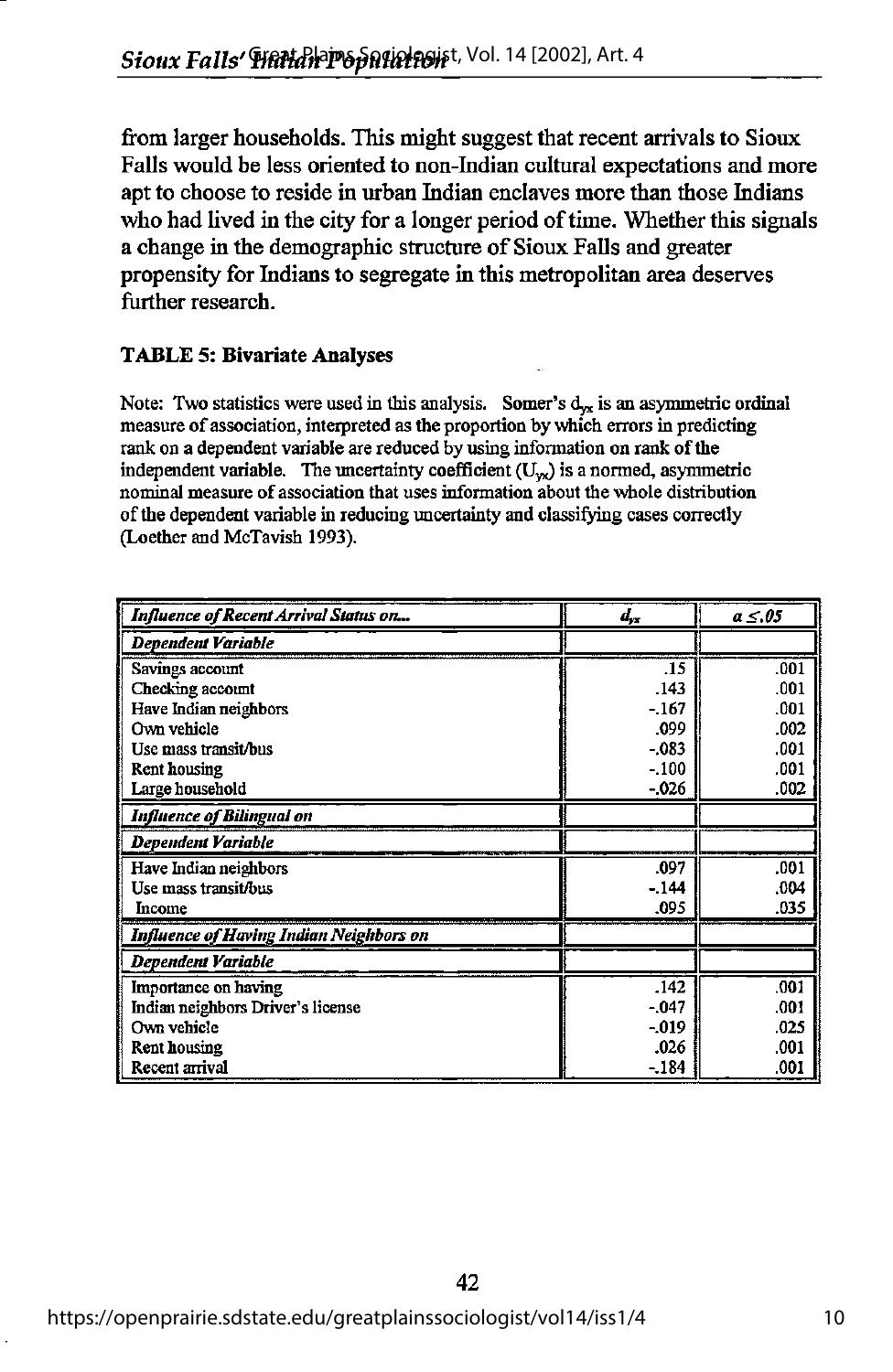| <b>Influence on Importance of Having Indian Neighbors on</b> |                                        |              |
|--------------------------------------------------------------|----------------------------------------|--------------|
| <b>Dependent Variable</b>                                    |                                        |              |
| Owning a telephone                                           | .021                                   | .002         |
| Having a savings acc.                                        | .024                                   | .001         |
| Having a checking account                                    | .019                                   | .011         |
| Reporting alcohol concerns                                   | .017                                   | .005         |
| Use of private babysitter                                    | .107                                   | .031         |
| Sex of head of household                                     | $-0.018$                               | .001         |
| <b>Rent housing</b>                                          | $-017$                                 | .002         |
| Influence of Sex of Head of Household on                     |                                        |              |
| Dependent Variable                                           | $d_{\rm F}/U_{\rm yr}$                 | $a \leq .05$ |
| Bilingual                                                    | $U_{\text{rx}} = .018$                 | .001         |
| Frequency of doctor visits                                   | $d_{xx} = .190$                        | .003         |
| Owning a telephone                                           | $U_{\text{rx}}$ = .008 $U_{\text{rx}}$ | .018         |
| Importance of Indian neighbors                               | $= .014 \text{ U}_{\text{vx}} =$       | .001         |
| Reported alcohol concerns                                    | .018 $U_{\text{ex}} = .014$            | .001         |
| Householder through alcohol or drug<br>treatment             |                                        | .001         |
|                                                              | $U_{\rm ex}$ = .012 $U_{\rm ex}$       |              |
| Children in Child Protective Services                        | $= .011$ U <sub>yx</sub> $=$           | .018         |
| Know of victim of domestic violence                          | .006                                   | .005         |
| <b>Employed status</b>                                       | $d_{yx} = -072$                        | .027         |
| Education                                                    | $d_{yx} = -244$                        | 029          |
| <b>Rent housing</b>                                          | $d_{vx} = .245$                        | .001         |
| Household size                                               |                                        | 001          |

#### TABLE 5: Bivariate Analyses Continued

Attempts were also made to define cultural indicators and examine the extent to which there may be differences among households based on stronger affinity with Indian culture. Three measures were used-- whether the head of household was bilingual, whether there were Indian neighbors, and whether the head of household felt it was important to have Indian neighbors. The related hypotheses were that those households which were more attuned to Indian culture would be less in tune with urban non-Indian culture. Findings showed significant relationships between being bilingual and less income, higher mass transit usage, and greater likelihood of having Indian neighbors. Having Indian neighbors was associated with renting housing, having no driver's license or car, being fairly new to the city, and valuing the importance of having Indian neighbors. Those who felt having Indian neighbors was important were also less likely to have a phone, savings account or checking account. They were also more likely to be living with others (presumably extended family) instead of expressing choices of renting or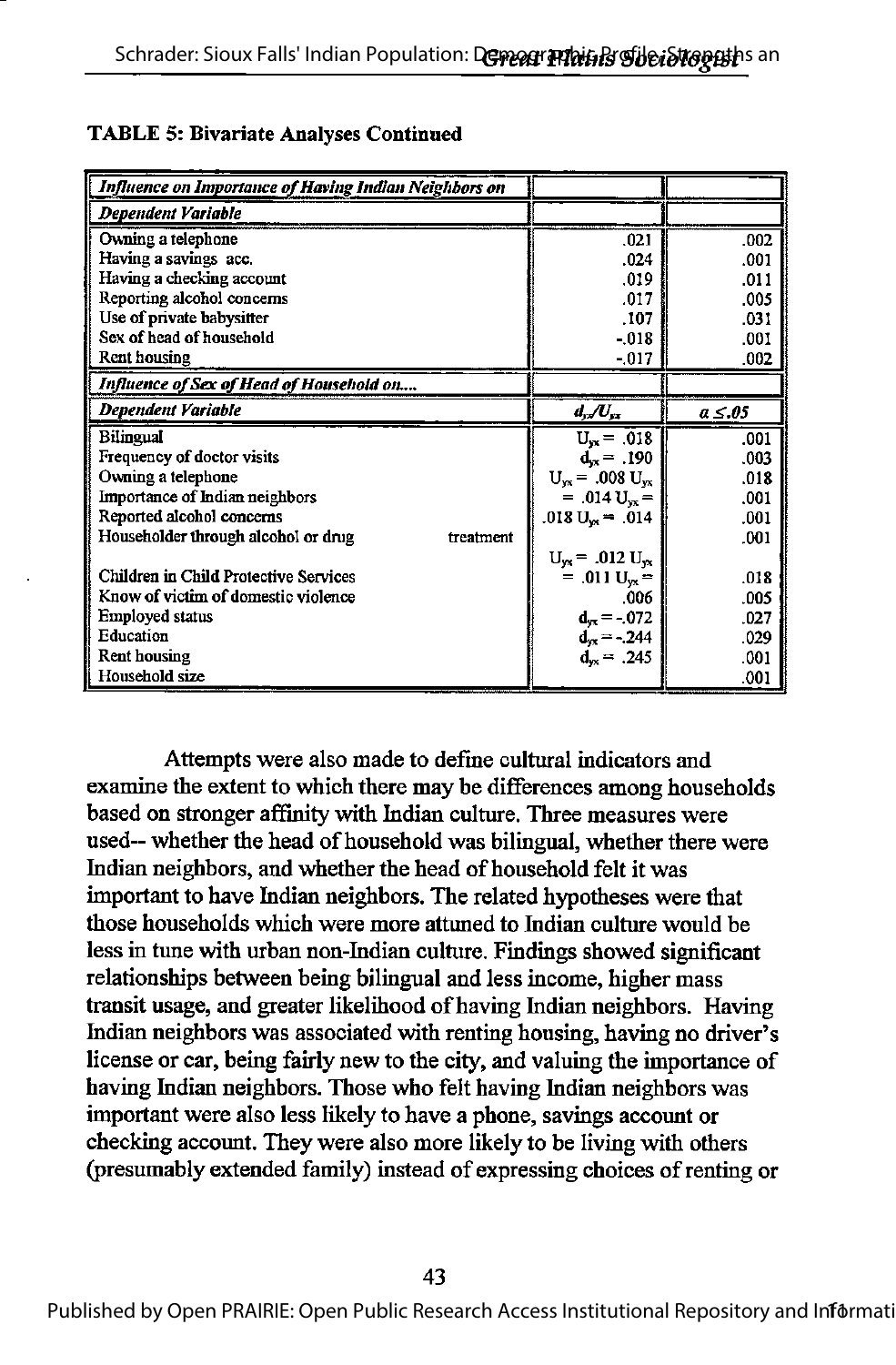owning, and they reported more concerns about alcohol and drug use within their household. Also, they were significantly more likely to use private babysitters instead of daycare. Drawing upon family and kin as resources for childcare, transportation, and other services may suggest reliance upon the strengths of Indian culture, while problems that have plagued the Indian community (e.g., alcohol and economic disadvantage) may be related to alienation from the dominant culture.

Finally, influence of sex of the head of household was examined. Significant differences were observable between Indian households headed by males and females. For example, male heads of households were more likely to be bilingual, express concerns about alcohol or identify someone in their household who had gone through alcohol treatment. Male heads of households were more apt to be employed, have more education, and value the importance of Indian neighbors more than female heads of households. On the other hand, female heads of households were more apt to report incidences of domestic violence or placement of children in child protective services. Households headed by females were more likely to reside in rental housing, own a telephone, and see a doctor compared to households headed by males.

# Discussion and Implications

Many of the challenges Indians face in living in an urban environment are borne out in the data—high unemployment, difficulty obtaining adequate housing, limited access to healthcare, and a sense of marginality in orientation to non-Indian culture (telephone, checking and savings accounts). On the other hand, many of the strengths of the Indian community are also apparent in the urban Indian profile--support of one another in examples of shared housing, childcare, and extended family providing services to elders.

The study design incorporated snowball sampling and dissemination of the questionnaire by Native Americans trained in the study protocol (a distinct advantage in garnering honest and open responses from respondents). However, there is no way to know the extent to which bias was interjected into the study by the way in which subjects were identified nor the degree to which the sample accurately reflects the whole population of urban Indians in Sioux Falls. By targeting only heads of households, the data also did not provide the depth of understanding that would have been obtained had all adult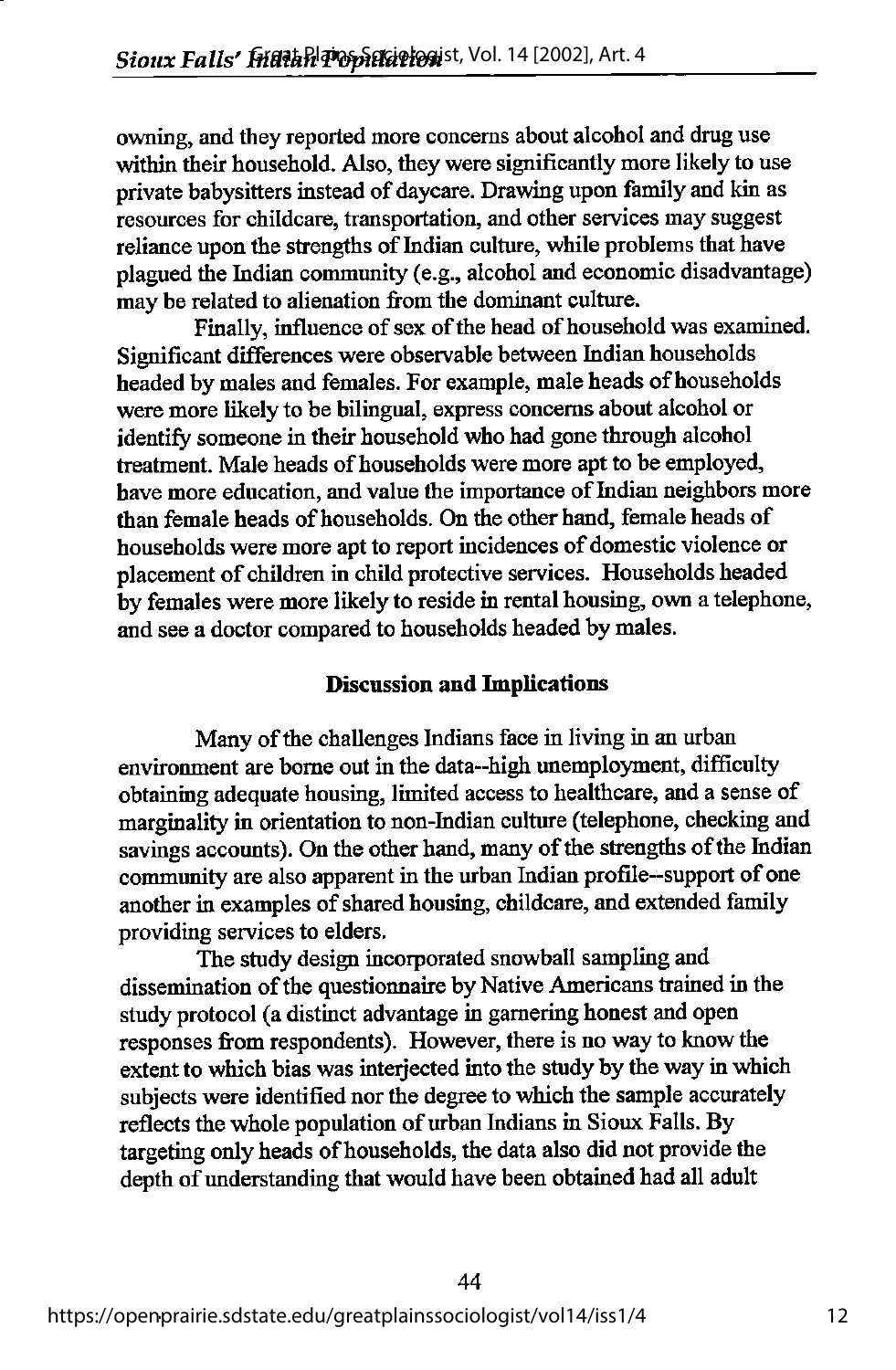respondents in a household provided information. Future research on similar urban Indian populations would be well-served by adopting this study's strategy of employing Native Americans for the data collection while being more systematic in the development of a simple random sample of the urban Indian community. Triangulating the study by using ethnography and/or spatial analysis of neighborhoods would be additional methodological strategies for improvement. A more thorough comparison of Sioux Falls with other comparable urban areas (by region, size, or economic ("boom") circumstance) would be a welcome advance in the study of urban Indian populations in general.

The unexpected finding of most respondents claiming they had not experienced discrimination was difficult to interpret. Sioux Falls, as a fairly homogeneous community, is largely insulated from diversity, an environment where racism and discrimination could flourish. Indian professionals wondered ifthe data suggested that urban Indians found so much racism and discrimination in social service settings and organizations that they didn't even access the resources available there and consequently maintained that they had not experienced discrimination. This topic deserves further research.

The data from the 1997 survey of Sioux Falls' urban Indian population tends to support Bohland's (1982) argument that many Indians do not wish to become assimilated into the urban environment, but rather draw upon tribal bonds that may "transcend the need for spatial proximity." In his 1984 work, Mucha suggested that many urban Indians:

"...do not want to give up the reservations that are for them on the one hand a kind of "personal homeland," and on the other, the guarantee of retaining their tribal and Indian identity. The only choice seemed to be the economic emigration to the industrial urban centers combined together with visits "back home," as often as possible. $(p.330)$ "

For many urban Indians, Sioux Falls will be a permanent home, and support networks (formal agencies and informal family/friend groups) may buffer the harshness of poverty and marginality many urban Indians experience due to imemployment, lack of affordable housing, and racism.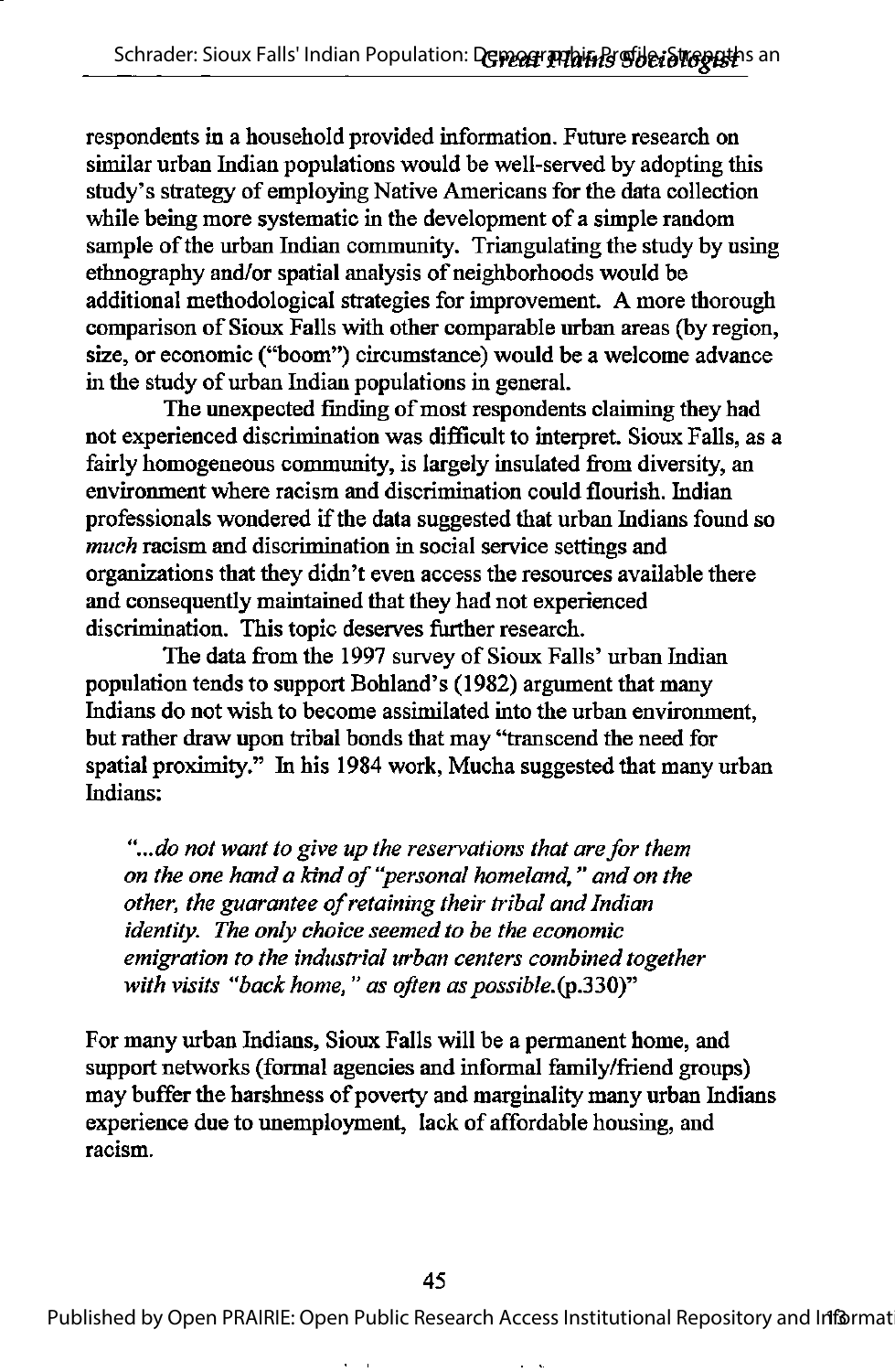Interest in Indian-specific services (Native American outpatient substance abuse program, cultural center, and Lakota ceremonies) may signal the impending new stages of development as the urban Indian ethnic community solidifies a sense of identity and matures within the Sioux Falls metropolitan area, a trend similar to that reported in John Price's (1975) work in Canada and the U.S. In that regard, new services generated by and for urban Indians may increase, and new pressures on the broader community (particularly in the area of affordable housing and educational opportunities) may be augmented as the urban Indian population continues to grow. Clearly, research of this nature offers directions to city planners and social service providers. Future decisions ultimately may either enhance or minimize the challenges and opportunities related to the viable presence of an ethnic community in the broader non-Indian community.

## Conclusion

This research has contributed to the examination of urban Indian communities, specifically providing rich data on the urban Indian experience in Sioux Falls, South Dakota. Obtaining a profile of this Indian population allows for better targeting of strengths within the Indian community as well as identifying challenges that urban Indians face in this Midwestern urban community. As the Sioux Falls population grows, the adjustment of recent arrivals to the urban area may continue to be challenging--both for the Indian families that come to the metropolitan area, and for the city as preparations are made (or not made) to facilitate a quality experience for all of its citizens.

#### References

Bohland, James R. 1982. "Indian Residential Segregation in the Urban Southwest: 1970 and 1980," Social Science Ouarterly 63: 749-761.

Danziger Jr., Edmund Jefferson. 1991. Survival and Regeneration: Detroit's American Indian Community. Detroit, MI: Wayne State Press.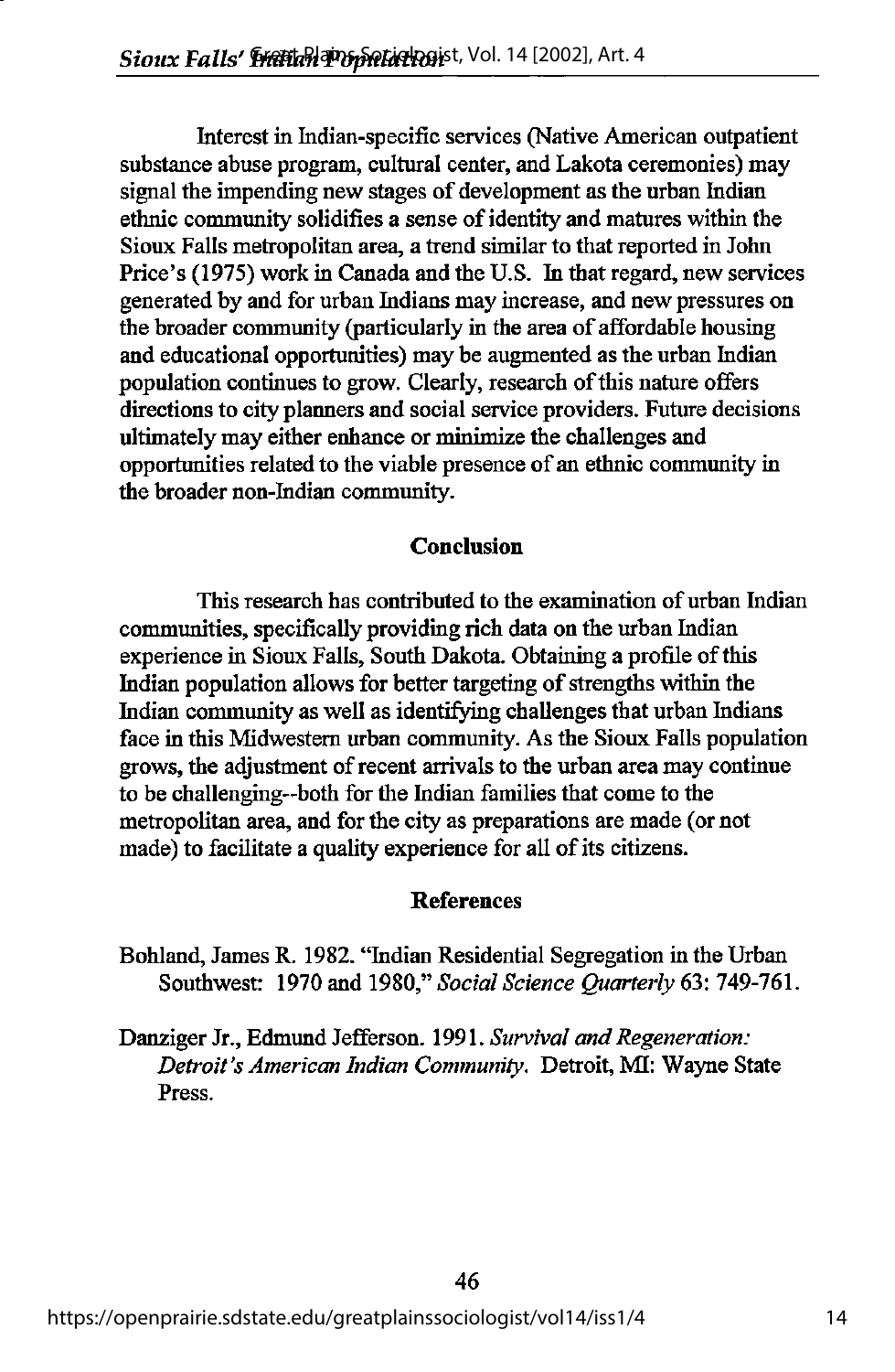- Garbarino, Merwyn S. 1971. "Life in the City: Chicago," in American Indian in Urban Society, Edited by Jack Waddell and Michael Watson. Boston: Little, Brown and Co.
- Gramstedt, Wayne G. 1977. "Corporate Adaptations of Urban Migrants: American Indian Voluntary Associations in the Los Angeles Metropolitan Area." Ph.D. dissertation, UCLA, Los Angeles, CA.
- Guillemin, Jeanne. 1975. Urban Renegades: The Cultural Strategy of American Indians. New York: Columbia University Press.
- Liebow, Edward D. 1989. "Category or Community? Measuring Urban Indian Social Cohesion with Network Sampling." Journal of Ethnic Studies 16; 67-100;
- Liebow, Edward D. 1991 "Urban Indian Institutions in Phoenix: Transformation from Headquarters City to Community." Journal of Ethnic Studies 18: 1-27.
- Lobo, Susan and Kurt Peters. 2001. American Indians and the Urban Experience. Walnut Creek, CA: Altamira.
- Lobo, Susan. 1998. "Is Urban a Person or a Place? Characteristics of Urban Indian Country." American Indian Culture and Research Journal 22: 89-102.
- Loether, Herman J. and Donald G. McTavish. 1993. Descriptive and Inferential Statistics: An Introduction. Boston: Allyn & Bacon.
- Mucha, Janusz. 1984. "American Indian Success in the Urban Setting." Urban Anthropology 13: 329-354.
- Price, John A, 1975. "U.S. and Canadian Urban Ethnic Institutions." Urban Anthropology 4: 35-52.

Sioux Falls Community Profile 1998. 1998. Sioux Falls, SD: Sioux Falls Development Foundation.